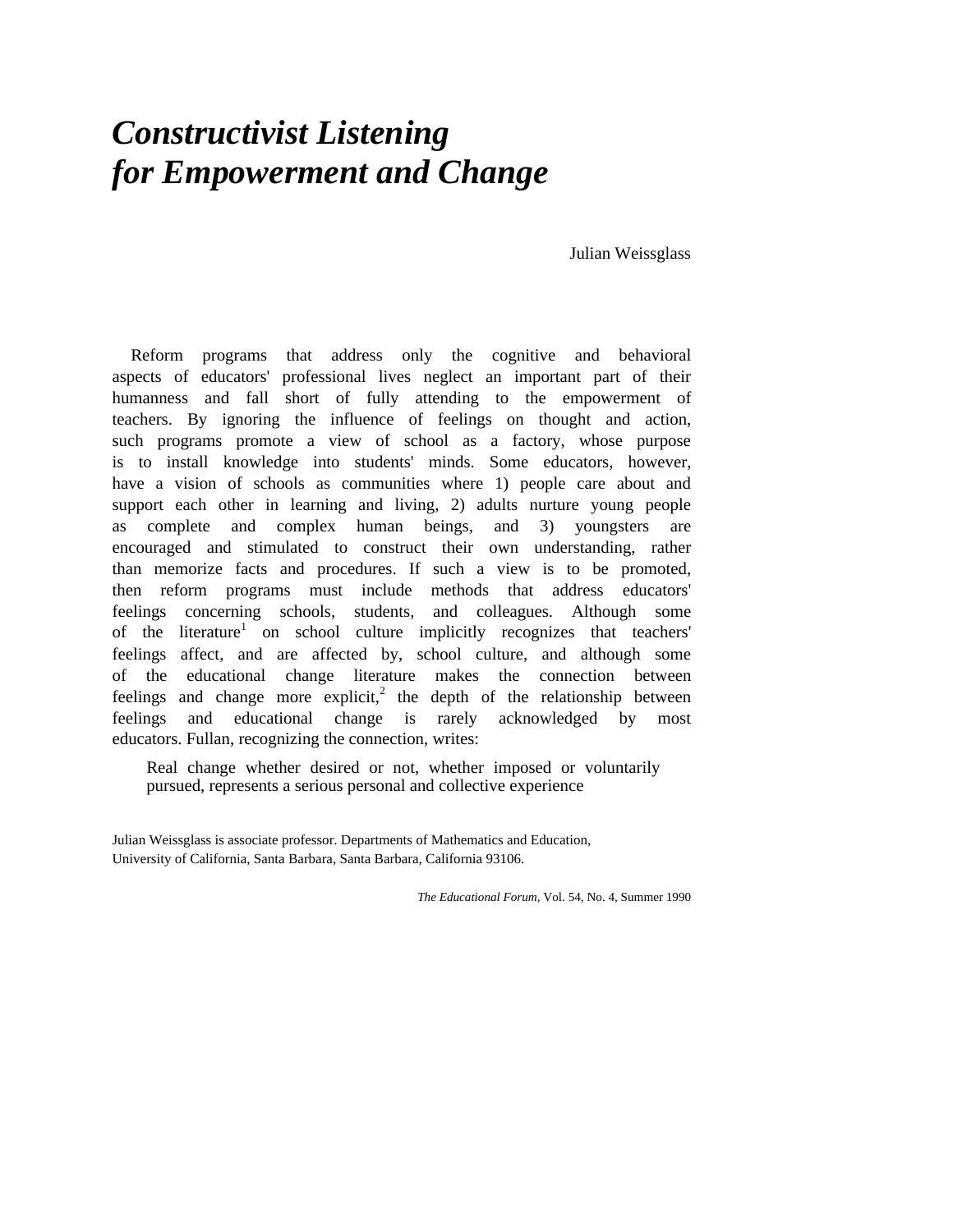characterized by ambivalence and uncertainty and if the change works out, it can result in a sense of mastery, accomplishment and professional growth. The anxieties of uncertainty and the joys of mastery are central to the subjective meaning of educational change and to success or failure—facts which have not been recognized or appreciated in most attempts at reform.<sup>3</sup>

Most reform efforts, nevertheless, focus on teacher's knowledge or behavior, ignoring the fact that teaching and learning are done by persons with unique histories, feelings, understandings, and needs. In recent years, for example, there have been numerous calls for fundamental changes in, among other things, the organization of schools, the methods of instruction, the content of many subject areas, and the curriculum access for minority students.<sup>4</sup> These changes would require educators to examine in depth their values and practices and to alter substantially their ways of viewing and performing their jobs. These calls come at a time when schools are dealing with the effects on children of divorce, single parent families, alcoholism, homelessness, violence, ethnic prejudice, sexual and physical abuse, and the widespread misuse of drugs. Furthermore, in many schools teachers are faced with increased class size and clerical responsibilities, declining resources, and pressure to raise standardized test scores. All of this creates high levels of stress that affect teachers' and principals' abilities to even consider, no less implement or sustain, the processes of change.<sup>5</sup> In schools where change from the traditional methods of "teacher as lecturer" and "drill and practice" is most needed, namely, those schools serving children who have not been succeeding in school, the stress on teachers and students is extremely high. Given the awareness of the high level of stress experienced by teachers,<sup>6</sup> and the concerns generated in educators by proposed change,<sup>7</sup> it is unfortunate that the documents calling for reform do not suggest methods for helping teachers cope with stress or change or even mention that teachers might need help with their feelings. While the Holmes Group does point out early in its report that, "The entire formal and informal curriculum of school is filtered through the minds and hearts of classroom teachers . . .,<sup>"8</sup> it does not mention teachers' hearts (or feelings) anywhere else in the document. Even Fullan, who recognizes the importance of the issue, does not suggest methods for assisting teachers in this area.<sup>9</sup>

I believe that the educational community's failure to help teachers, administrators and parents work through their feelings about education and change is a major obstacle to achieving fundamental educational reform. Many components of the current school culture (beliefs,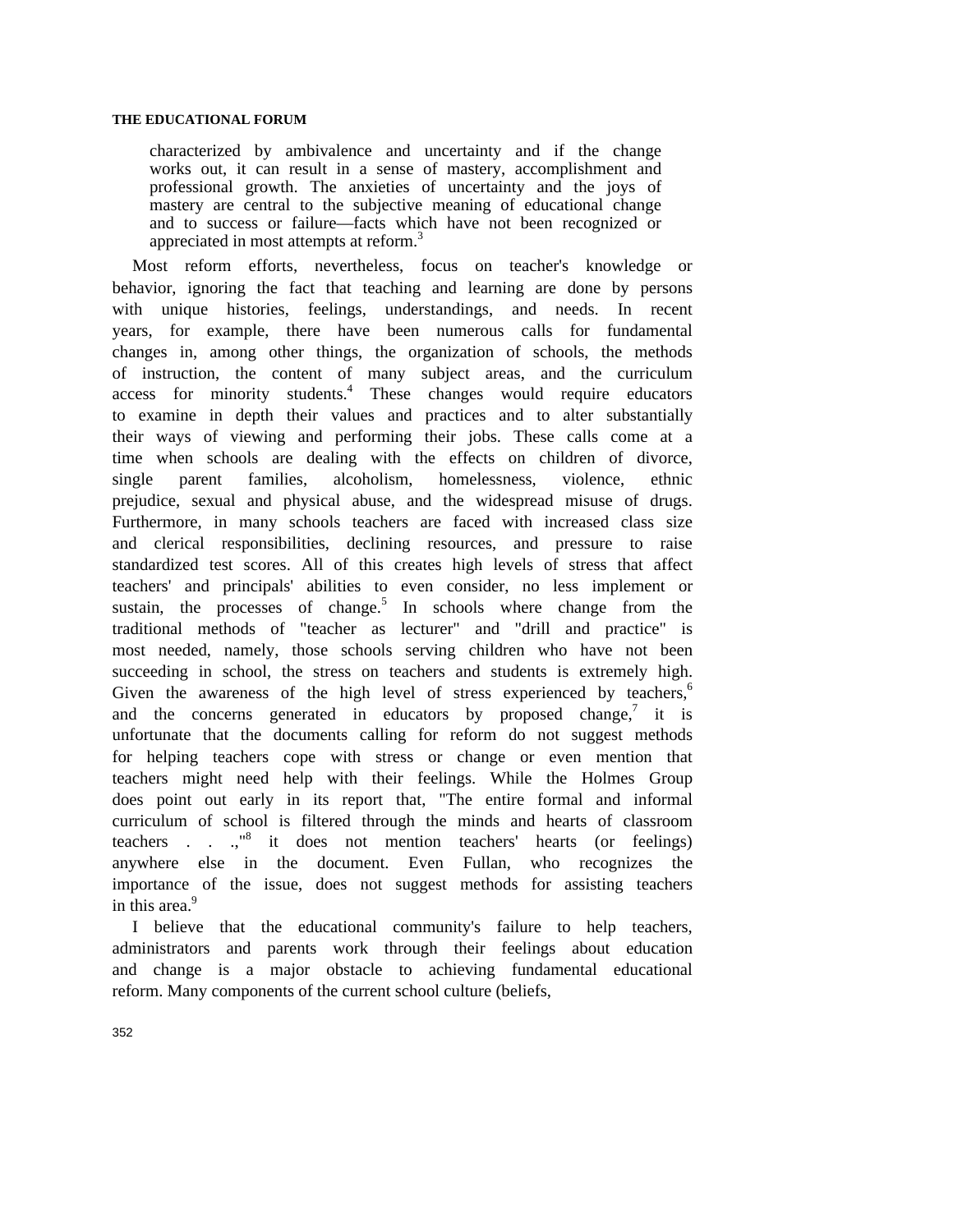attitudes, types of relationships) that determine instructional practices are resistant to reform efforts. If instructional practices are to change, these other components must also change. But changing these components of the school culture is more complex than introducing new textbooks or schedules. Beliefs, attitudes and relationships are connected to people's feelings about themselves, their colleagues, and their students. If educators do not find methods of helping teachers with their feelings, the current wave of reform will have as little lasting effect as the last one. This article will describe a method that has been used in two professional development projects over the past seven years to help teachers obtain emotional support. Although the projects provide support for teachers in a variety of ways (information, participation in hands-on learning activities, materials, time for planning and reflection, visible support by the principal, parent education, discussion groups, review of the research, coaching, demonstration lessons, and encouragement), the emphasis on the need to work through feelings in order to achieve sustainable educational change is a distinctive feature of the approach.<sup>10</sup>

*Why feelings have been ignored.* There are several possible reasons for educational reformers' failure to adequately assist teachers with their feelings.

1) The way children's emotions are treated in our society results in adults often distrusting the expression of emotions. Many people have difficulty acknowledging or responsibly expressing their feelings and accepting others' feelings. The dominant culture values calmness, coolness, and an image of strength. Although it is often acceptable for adults to express upset or angry feelings toward children, children are rarely encouraged to express their feelings. On the contrary, their feelings are usually repressed. Expressions of anxiety or fear by children are disparaged or ridiculed ("Don't be a scaredy-cat!" "Don't be a sissy!"). Their displays of anger are repressed ("Don't talk to me that way!"). They receive the message that crying by both girls and boys is a weakness, even when one is hurt or sad ("There, there, don't cry!" "Big boys don't cry." "Stop crying or I will give you something to cry about."). Even laughter is sometimes criticized ("Don't be so silly!"). The continual disparagement and repression of youngsters' expressions of feelings have their effects. Most adults are uncomfortable about honestly revealing their own feelings and unable to give attention to others when they convey strong emotion. Adults stop others' attempts to express feelings by looking away, interrupting with a personal story, changing the subject, communicating discomfort through body language or facial expressions, admonishing each other to stop feeling that way, or offering a drink or a tranquilizer.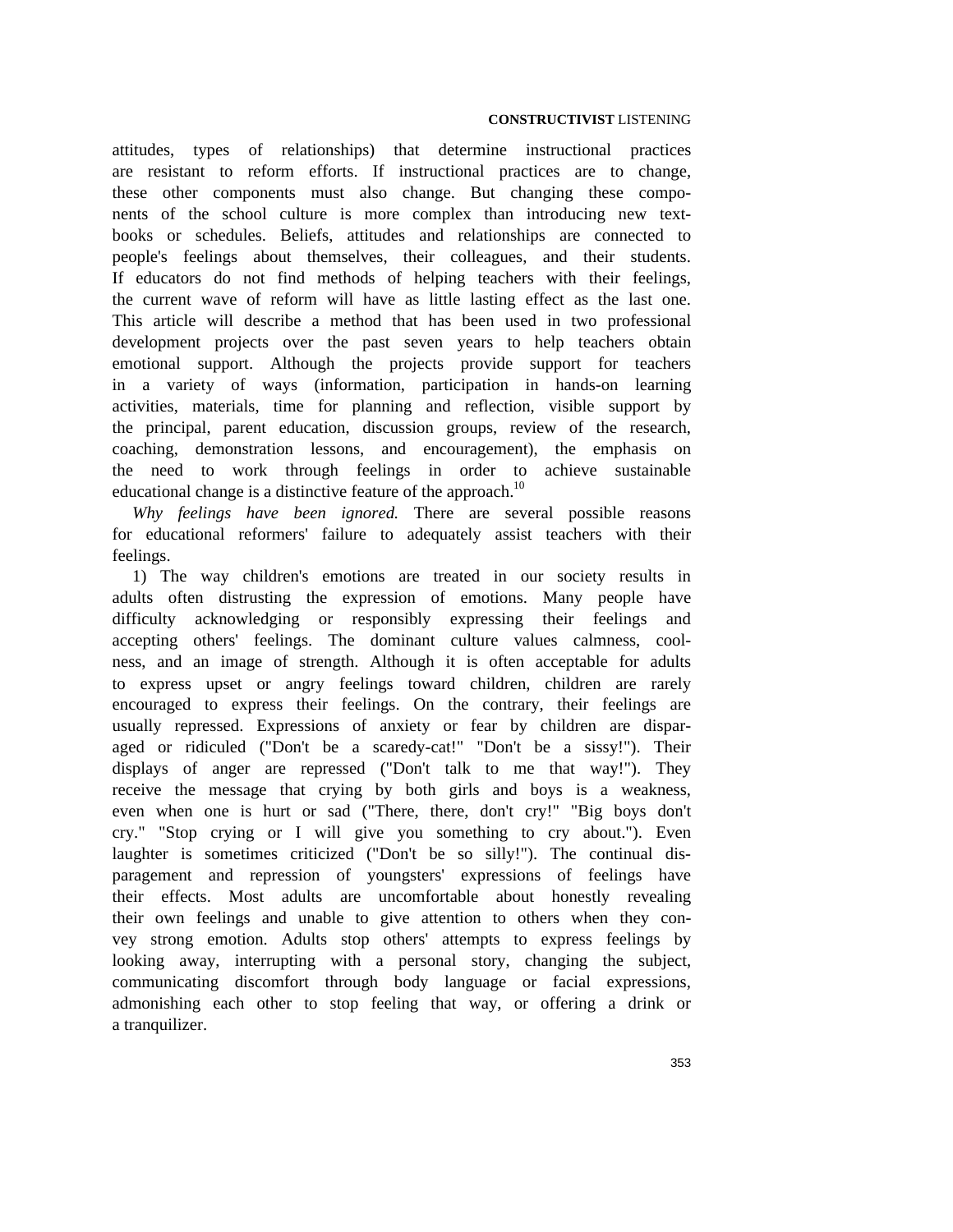Furthermore, people do not always handle their emotions responsibly. The acting out of anger and the "if it feels good, do it" mentality have led to a justified skepticism of the position that emotions are a natural response to distress. Some people identify any reference to feelings or emotions with encounter groups or similar activities.<sup>11</sup> In some of these groups, leaders manipulate participants' feelings and it is acceptable to act out one's feelings—for example, to attack verbally someone you dislike or to yell at someone with whom you disagree.

2) It is difficult for teachers to consider the expression of emotions as a significant component of their professional development. First of all, schools are not always a safe place for teachers to talk meaningfully about their professional lives. If teachers admit to fear or inadequacy they may open themselves to criticism. If they express feelings of frustration or dissatisfaction they may be regarded as disruptive or unprofessional. If they express feelings of joy or excitement they may be regarded by their colleagues as arrogant or over-enthusiastic. If they show their grief about children being mistreated they may be regarded as unstable or overinvolved. Yet all of these feelings are normal and understandable.

Secondly, teachers are usually under tremendous pressure to prepare lessons, counsel students, communicate with parents, serve on committees, and meet state and district requirements. They tend to be "workaholics." The culture of teaching does not value taking time to consider feelings. Talking about feelings does not have the immediacy of grading papers or going to a committee meeting. It is regarded as a luxury, for which teachers do not have time.

3) The profession traditionally has had an intellectual-cognitive focus. Teachers are regarded as professionals, who should maintain "appropriate" relations with each other and advance professionally by developing their knowledge of subject matter and theory. Even in a profession with a strong commitment to the nurturing of young people, it is considered by many to be unprofessional and "against the rules" to share deep feelings with colleagues. There is an attitude that emotions are to be ignored or taken to professional therapists rather than to colleagues. Furthermore, as Ost points out, the selection process that produces teachers stabilizes the professional culture.<sup>12</sup> This point makes me wonder whether people who are more likely to express feelings may be "weeded out" from entering or staying in the profession. If this is so, then those in authority are likely to be even more enculturated to nonexpression of feelings than teachers and therefore unwilling or unable to institute processes that value teachers' feelings.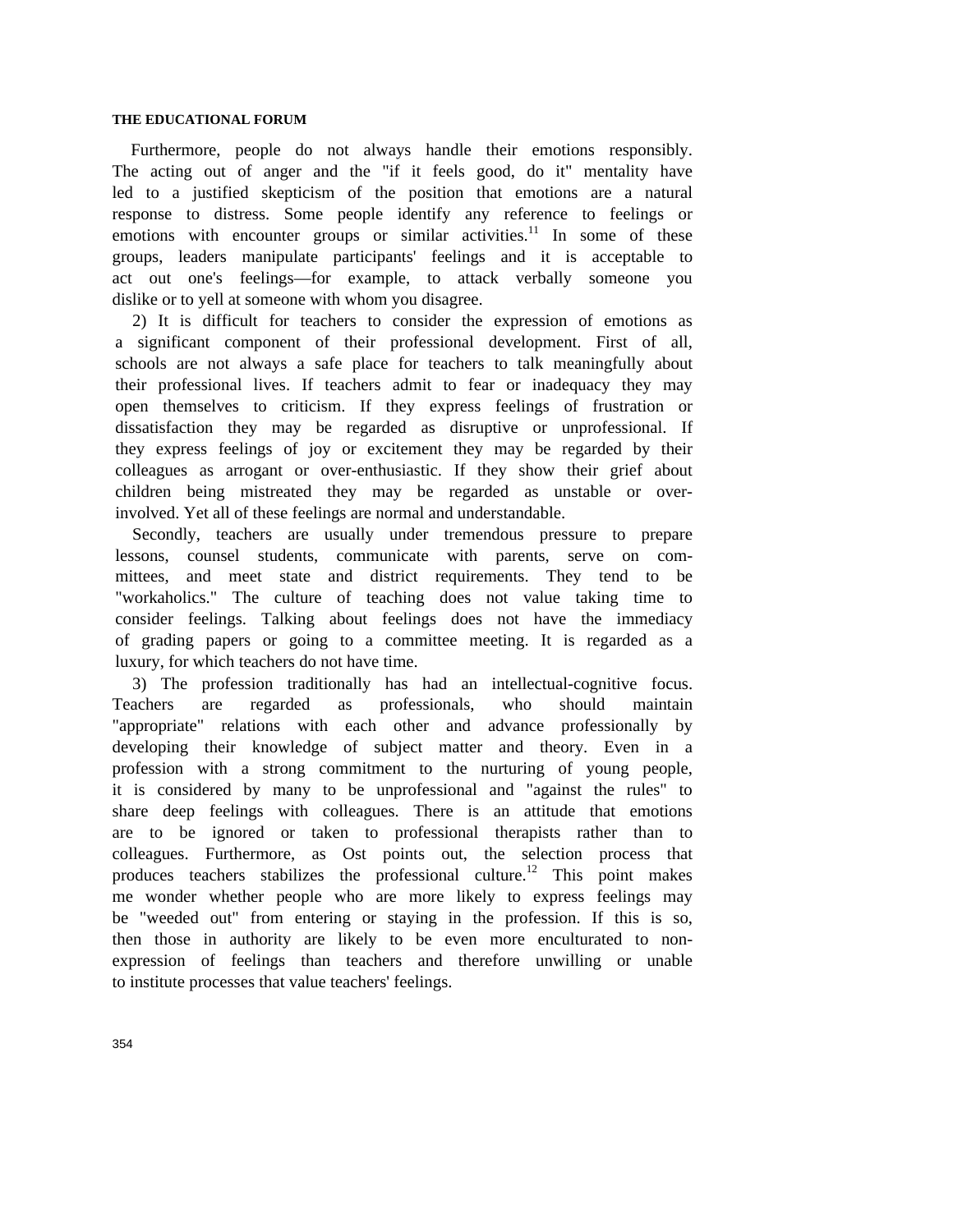#### *Constructivist Listening*

There are many ways for people to handle their feelings constructively—talking with friends, meditating, going for long walks, doing relaxation exercises, seeing a therapist, etc. The author's work with teachers emphasizes the importance of creating opportunities to be listened to attentively and with care. Because listening means different things to different people, the process advocated here needs some explanation.

*Forms of listening.* Listening requires that one person, the talker, sends a message and one (or more) listener(s) receives that message. It is possible to distinguish several different forms of listening. (A) Active listening the term used by  $Gordon^{13}$  for the process developed by Carl Rogers. A listener reflects back her or his "impression of the expression of the sender" by paraphrasing or interpretating what the talker is communicating. Active listening is often recommended by management consultants and marriage and family counselors for problem solving in relationships. (B) Passive listening—the listener doesn't say anything, but indicates interest and attention by maintaining eye contact and periodically nodding or smiling. (C) Inattentive listening—e.g., listening while reading the newspaper. The sounds enter someone's ears, but there is little or no attempt to comprehend or respond. Although some people claim to be able to listen while reading a newspaper, most spouses do not agree. (D) Pretend listening—a person maintains an interested facial expression but is actually thinking about something else. This happens frequently when students are listening to lectures or when the listener is preoccupied with another concern. The only difference between inattentive listening and pretend listening is that with the first the talker is sure the person is not listening while with the second the talker may not realize that attention is lacking. (E) Conversational listening—the roles of talker and listener alternate-often frequently, and the person listening is allowed, even expected, to interrupt and express a point of view. (F) Argumentative listening—similar to conversational listening but more passionate, with the listener looking for flaws in the talker's argument. Argumentative listening can be beneficial if it does not degenerate into an attempt to blast the argument (and the talker's self-esteem) to bits. This sometimes occurs in academic and political circles, as well as in personal relationships. (G) Informational listening—this occurs when a person wants information that someone else possesses and attempts to make sense of the information that is received. The listener may ask for advice or help, or attend a lecture. Informational listening sometimes changes to conversational or argumentative listening if the listener does not agree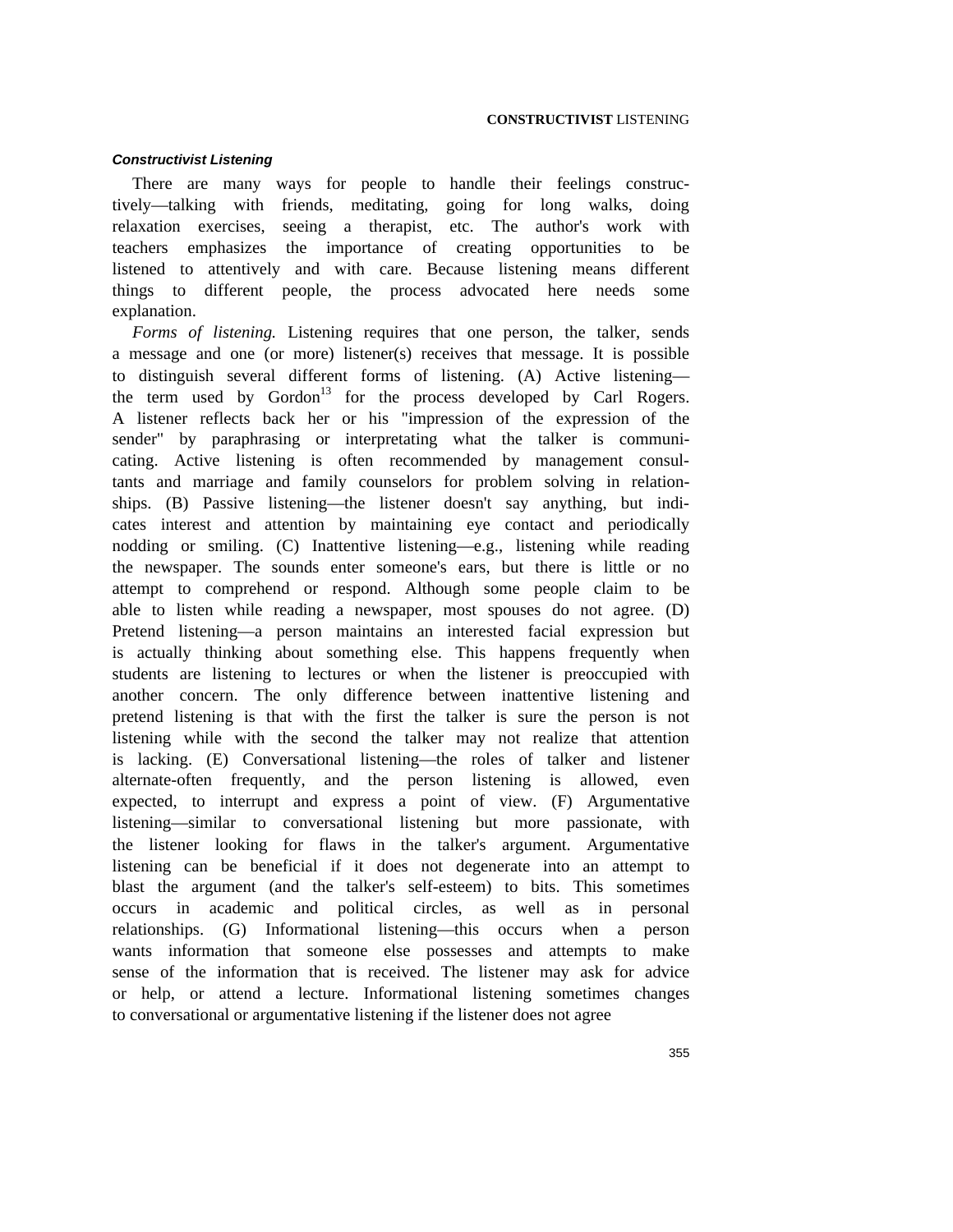with the information or point of view, to active listening if the listener wants to use that technique for problem solving, or to pretend listening if the listener is overwhelmed by too much information. Classroom lectures come to mind as a ready example.

*Constructivist listening.* This article, meanwhile, is concerned with a different form of listening, one that is for the benefit of the talker. The goals are to encourage the talker to reflect on the meaning of events and ideas; express and work through feelings that are interfering with clearer thinking; construct new meanings; and make decisions. Constructivist listening acknowledges that both cognitive and affective processing are necessary for increased understanding, and that at times it is not easy to distinguish between the two. The term "Constructivist" is used because "from the Constructivist perspective, learning is the product of selforganization<sup> $n<sup>14</sup>$ </sup> and the goal of Constructivist listening is to facilitate this self-organization. Constructivism is based on a view of intelligence as a flexible adaptive characteristic of human organisms—different from instinct, the ability to memorize, or the capacity to be conditioned to respond to stimuli. Most Constructivist educators however have limited their concerns to cognition. They have not realized that the same principles that guide cognitive learning can be applied to understanding oneself and one's emotions. The strong relationship that exists between the cognitive and emotional aspects of humans has not been adequately recognized or researched.

Constructivist listening is based on the principles of constructivism and two additional beliefs. First, distress (the accumulation of emotions left from hurtful experiences) is a primary source of unintelligent and uncaring behavior. Second, the natural physiological processes of expressing emotions contribute to recovery from the effects of distress, making sense of experiences, and thinking more clearly.<sup>15</sup> The Constructivist listener aims to enable the talker to express feelings, construct personal understandings, and use his or her full intelligence to respond creatively to situations rather than rely on habit or rigid strategies. It is not important in Constructivist listening for the listener to understand completely what the talker is expressing. In fact, it is unlikely that anyone can completely understand the thoughts and feelings of another person. What is important is that the listener communicate interest, caring, and acceptance. Interest is communicated by maintaining eye contact and asking thoughtful questions; caring, by facial expression and, when appropriate, by holding a hand or touching an arm or shoulder; acceptance, by not criticizing, giving advice, or interrupting with one's own story, and by reassuring the talker that it is beneficial to express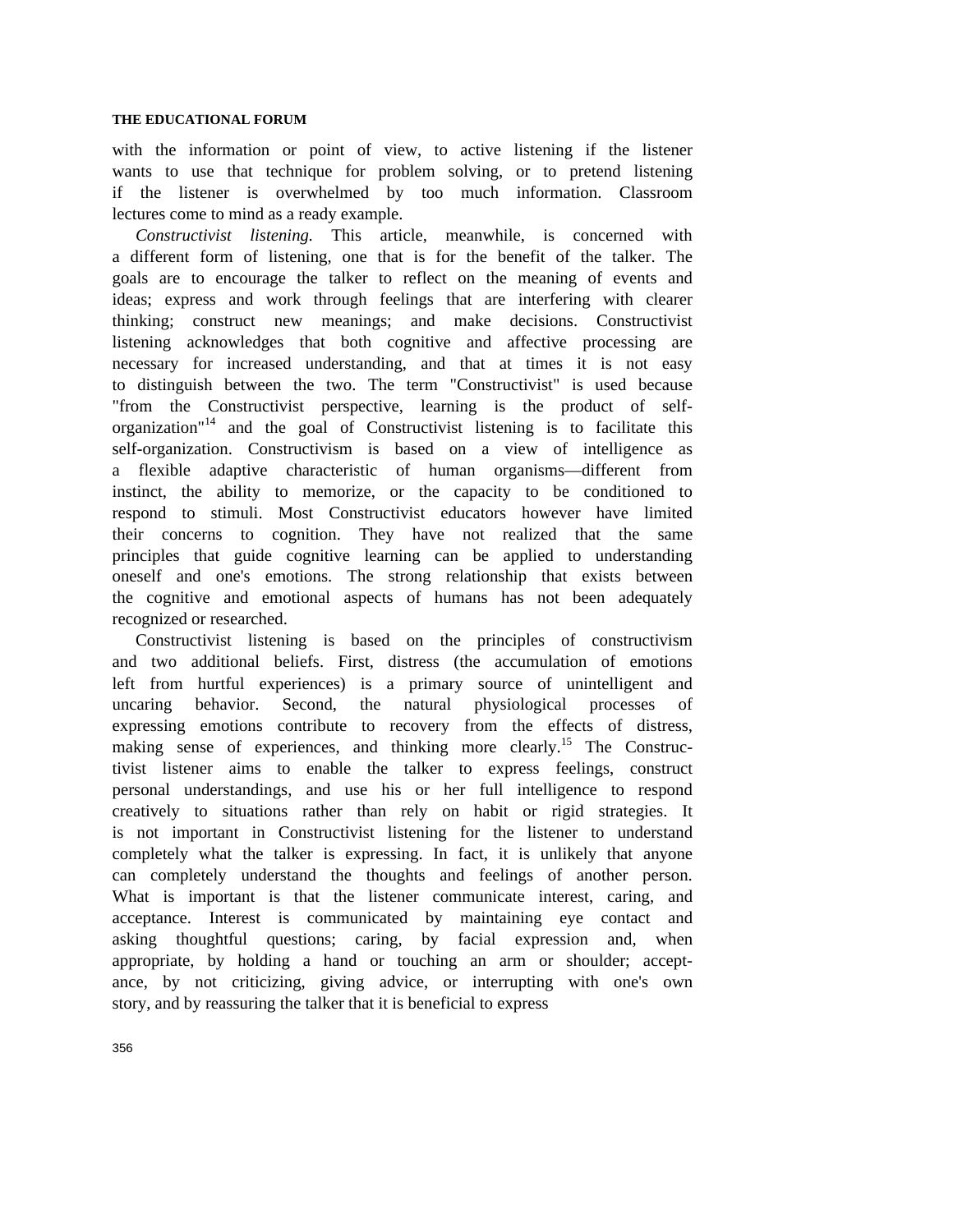feelings. Over a period of time, a listener learns which actions and questions help the talker express and explore thoughts and feelings and which tend to cause the talker to intellectualize or retreat into superficiality. These helpful actions and questions and the talker's innate desire to construct meaning, rather than the listener's interpretations or comments, keep the talker focused on expressing thoughts and feelings.

Constructivist listening differs from active listening in that the listener does not paraphrase or interpret the talker's thoughts or feelings. Although active listening is often useful in solving relational or organizational problems, interpretations by the listener usually interfere with the talker's fully exploring the thought or feeling, expressing emotion, and developing understanding. If the listener is allowed to interpret, he or she may, perhaps unwittingly, cut off the expression of feelings or manipulate the talker into avoiding emotions with which the listener is uncomfortable. Interpretation may also lead to the talker becoming dependent on the listener for meaning or approval. Constructivist listening is not passive listening. In Constructivist listening the listener actively thinks about the talker and helps the talker to explore extensively his or her thoughts and feelings by asking appropriate questions that focus the talker's attention. The listener also provides reassurance that it is permissible to delve into murky areas and to express feelings.

*The importance of expressing feelings.* The emphasis on the expression of feelings is based on the belief that these processes reduce stress and assist in the construction of new meanings, that is, in making sense of the world. The therapeutic effects of emotional expression were first advanced by Aristotle in his defense of drama.<sup>16</sup> He claimed that drama had the effect of purging pity and terror through catharsis. The beneficial effects of emotional expression were rediscovered and reported on by Freud and Breuer in the last part of the 19th century.<sup>17</sup> Freud later rejected these findings and developed a more intellectual approach to psychotherapy. Modem proponents of the value of emotional expression see it as leading to heightened sensitivity, clearer thought, and greater creativity.<sup>18</sup>

My experiences with emotional expression, both as a "talker" and as a "listener," lead me to believe that there are natural, complex physiological responses that enable humans to release tension, recover from distressing experiences, and construct deeper understandings. The processes that are advanced as being beneficial to human functioning are manifested outwardly by crying, trembling, sighing, laughing, sweating, yawning, and talking. These processes assist in the construction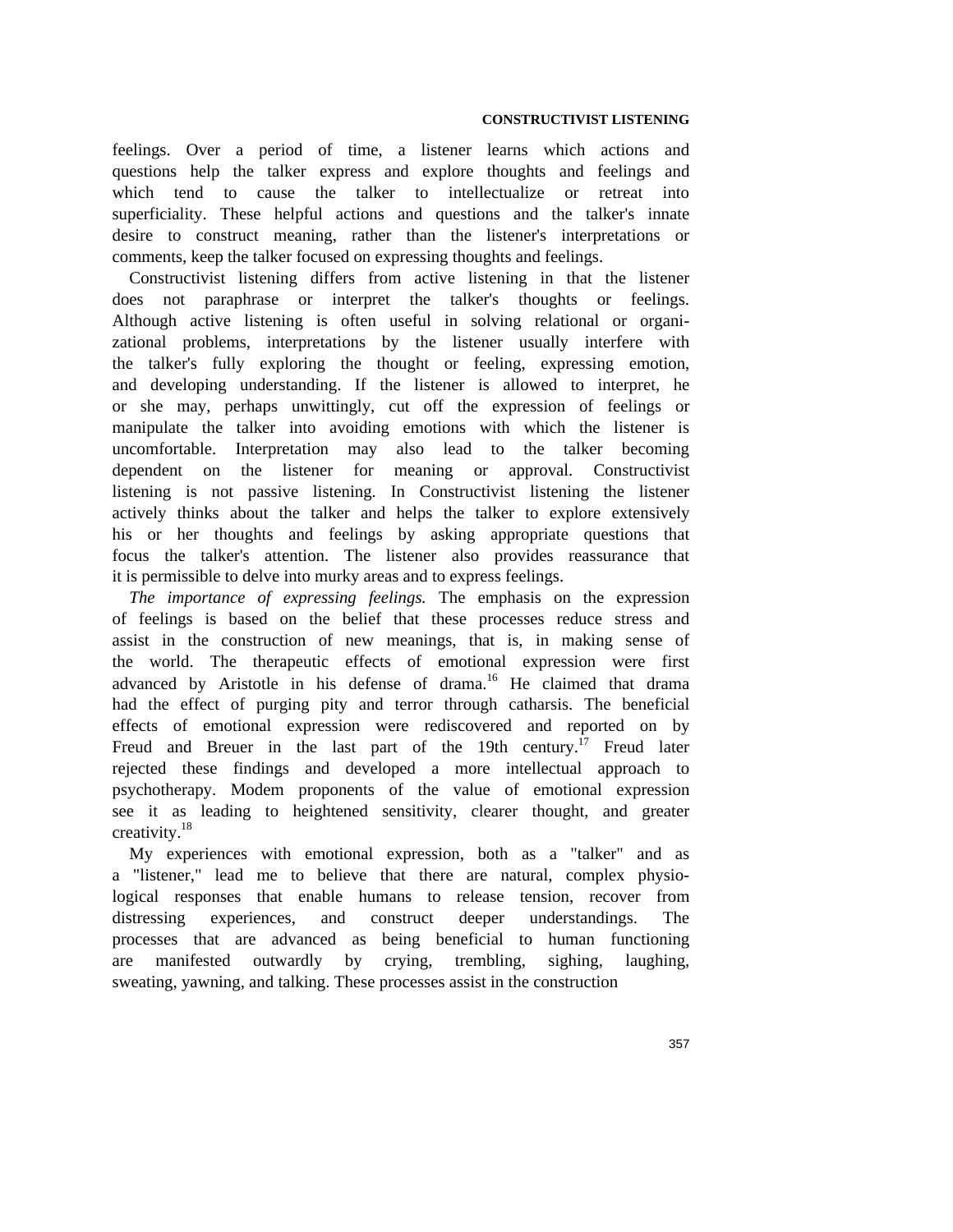or reconstruction of the meaning of distressful experiences as well as in the recovery from the physiological and emotional tension they produce. In developmental terms, emotional expression can be considered as an adaptive response that the organism makes to a disequilibrating situation, either at the time it is occurring or at a (perhaps much) later time when it is safe to do so.

There is another reason for encouraging teachers to express feelings. If teachers have appropriate opportunities to express their own feelings they will become more comfortable with, and have more attention for, others' feelings and act more caringly. Sarason has pointed out that teachers as well as physicians, psychologists, and lawyers often do not act in a caring, compassionate manner.<sup>19</sup> He distinguishes between feeling compassionate and acting that way, and discusses possible reasons for this unfortunate situation—inadequate professional training and supervision, economic factors, and the bureaucratization of the profession. There is , however, an additional possibility. If one acts in a caring way with a distressed person, that person may express her or his emotions. As I explained earlier, this makes many people uncomfortable, and they try to avoid it. As a result, they often act in a detached, rather than caring, manner in emotional situations.

It is important to realize that most educators will not express deep emotions in the early stages of using constructivist listening. Instead, they will probably talk and sometimes laugh about situations, thoughts, and feelings. As trusting relationships are developed and it becomes more acceptable to express feelings, they will take more risks, particularly when crises arise or emotional issues are being explored. Some educators, however, may never feel safe enough to express deep emotions with colleagues—that is to be expected and accepted. Constructivist listening is not a tool for coercing people to express emotions or for manipulating them into exploring feelings they are not willing to share. It is not meant to serve as a substitute when psychotherapy is needed for severe distress or dysfunction. It is a method for allowing people to talk about what they think is important and to regain access to inherent human capabilities of healthful emotional expression at a rate and in a manner they choose. Educators spend much of their professional lives in situations where it is not appropriate for them to express feelings of distress. Constructivist listening attempts to provide an appropriate place for the expression of emotions and the in-depth exploration of issues involving personal or professional change.

*Learning constructivist listening: Dyads.* Constructivist listening differs significantly from the kind of listening and talking engaged in by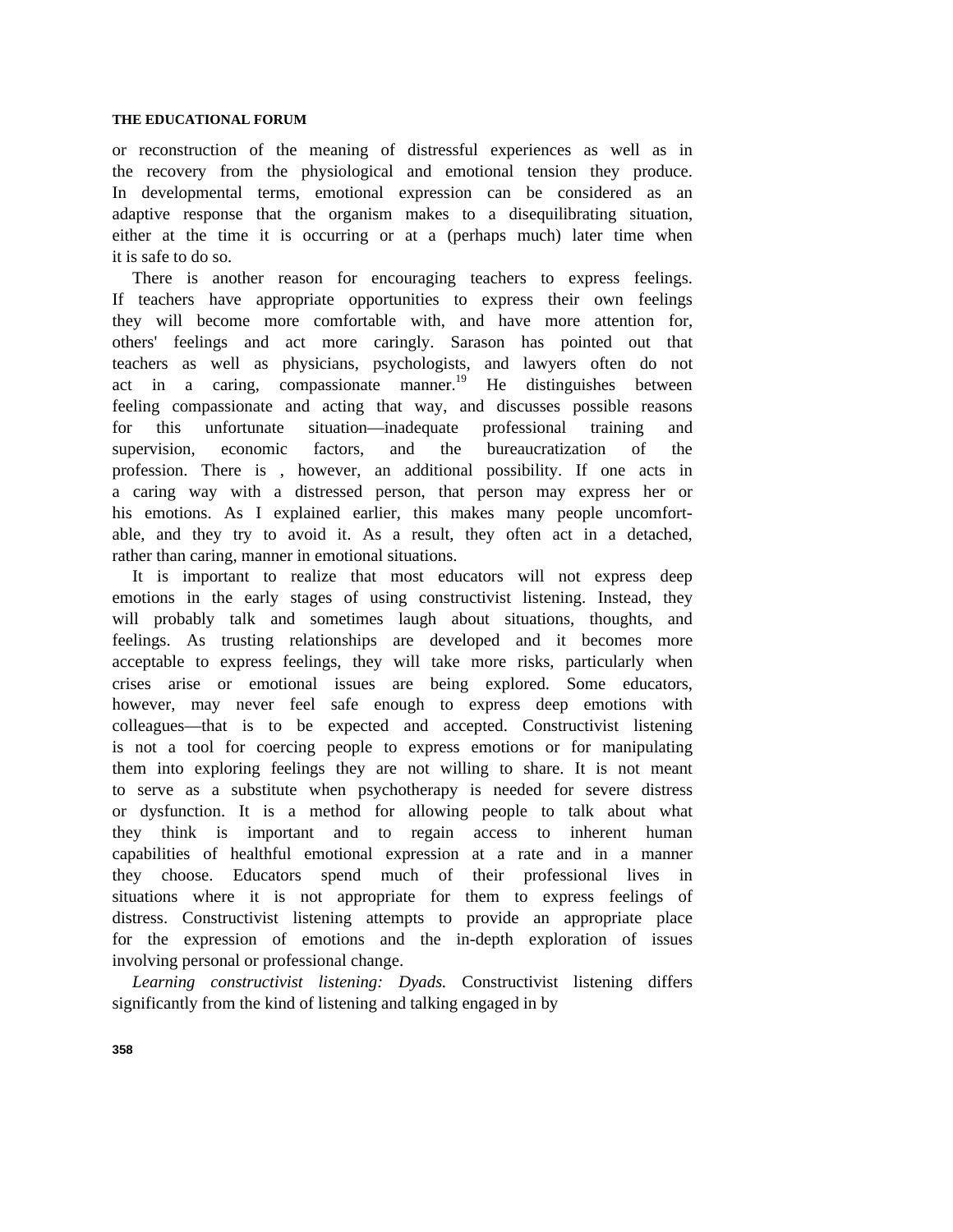most educators. The profession promotes conversational or argumentative listening. Advice and opinions are freely given. Interruptions are commonplace. Even educators who are good listeners, and there are many, rarely listen carefully to each others' feelings or the expression of emotions. Therefore it takes some time and effort to learn constructivist listening. Although constructivist listening can take place as part of conversational listening, the best way to leam how to do constructivist listening, as well as experience its benefits, is in a more formal structure where two people (a dyad) take turns listening to each other for a fixed amount of time. In a dyad, the talker has the opportunity, indeed, the responsibility, to talk authentically about his or her thoughts and feelings. The person might talk about problems or successes, situations that one would like to handle better, one's thoughts about an educational issue, feelings about one's job or prior experiences that may be affecting her or his present functioning. Although a group leader might suggest a topic for a dyad, the talker is always in charge of his or her time. The talker takes responsibility for deciding what to talk about, at what rate to proceed, and what conclusions to draw. The listener is there for assistance, to help the talker focus on feelings, and to reassure the talker that the expression of feelings is beneficial.

Because criticism (and sometimes ridicule) have made most people reluctant to openly express their feelings, a formal structure is deliberately provided that allows and even encourages such expression. Although this structure may seem artificial, the method and guidelines for dyads were not formulated in order to promulgate a set of arbitrary rules or technical exercises for anyone to follow.<sup>20</sup> Rather they are based on experience and beliefs about people. Because everyone deserves attention, each person is given *equal time to talk.* Because people are believed capable of solving their own problems, *the listener does not interpret, paraphrase, analyze, give advice, or break in with a personal story.* Because a person needs safety to be authentic and because one's feelings at any moment are not representative of one's rational thinking (or perhaps even of one's feelings five minutes later), *confidentiality* is required. The listener does not talk about what the talker has said to anyone else or even bring it up to the talker afterwards. Because the process works best when the listener is not feeling attacked or defensive, *the talker in turn is not to criticize or complain about the listener.* Problems or disputes between partners are to be addressed in a different setting.

It is appropriate when learning constructivist listening to start with a short dyadic experience—perhaps one or two minutes for each person.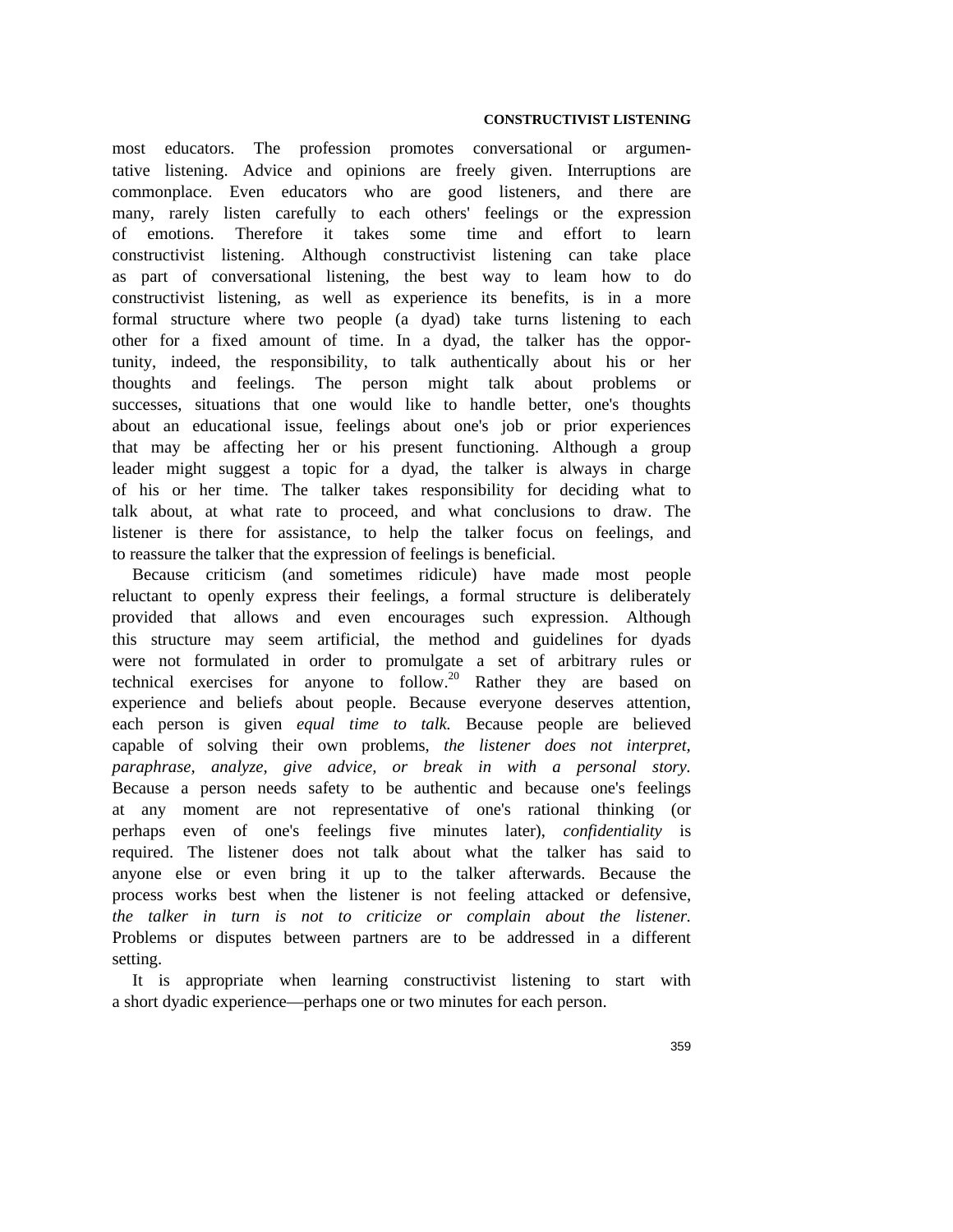Having a topic suggested by a leader is useful. Because it is easy to deceive oneself about whether one is truly listening, in the beginning stages of learning the listener is instructed to listen attentively and not ask *any* questions. Very early each person is given the opportunity to reflect on his or her role as listener in a dyad. This is usually accompanied by a group discussion of people's past experiences in being listened to or not listened to. Talking regularly about perceptions of oneself as listener and one's feelings about listening to and talking about emotions is an important component of learning constructivist listening. It is also valuable if teachers who are parents talk about their perceptions of how their children express emotions when they are listened to attentively. The difference between expressing emotions in a dyad and in social situations is also addressed. It is explained that expressing emotions in a dyad is not an indication of how emotions should be expressed in social situations. On the other hand, dyads are not a means to avoid confronting troublesome situations.

As people become more comfortable with constructivist listening, the time allotted each person is increased to five or ten minutes in a small group and perhaps ten to fifteen minutes in a dyad. The participants can assess their readiness to listen and talk for longer periods of time. As people gain understanding of constructivist listening and become better listeners, the possibility of asking questions to assist the talker in expressing feelings is introduced. It is strongly emphasized that the role of questions are always for the benefit of the talker, not of the listener.

*Constructivist listening in support groups.* Fostering teacher collegiality and reducing stress by means of support groups is not a new idea. Wangberg, for example, reports on the value of support groups in reducing teacher isolation.<sup>21</sup> Kirk and Walter promote support groups to assist people in crises and to prevent maladaptive responses, but emphasize that the purpose of a support group is to provide therapeutic support, not psychotherapy.<sup>22</sup> They see support groups as reducing isolation and promoting productive change. Both articles offer some useful guidelines on punctuality, long-term commitment, noncompetitiveness, and confidentiality. While the importance of listening is being acknowledged, the kind of listening envisioned is either conversational or informational.

A constructivist listening support group is somewhat different. It does not permit advice or constructive criticism. Instead it allows for each person to talk in turn while the group listens. The group does not attempt to solve the talker's problems, to try to make the person feel better, or to "apply band-aids." The same guidelines are followed in support groups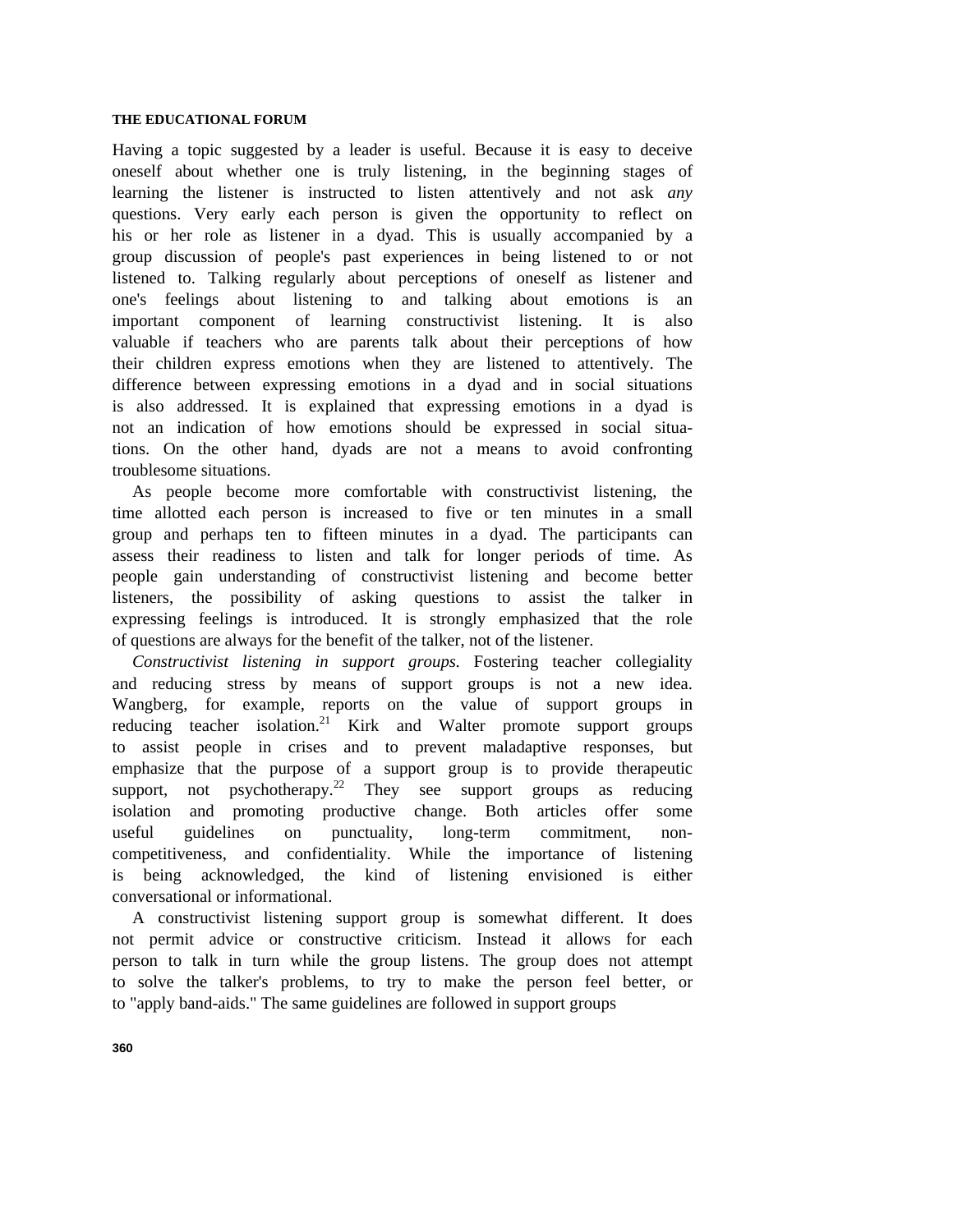as in dyads, and for the same reasons. It is important for members of support groups to refrain from complaining about other group members or gossiping to or about the group. Often there is a designated leader who suggests a topic to talk about or a question to address. This leader takes the responsibility of asking focusing questions when necessary. The talker is always free, however, to choose what to talk about. The leadership role can be rotated, or the talker can choose someone to play that role during her or his turn. It is better to have one person with that responsibility than to have everyone asking questions. In practice, the time for each person is so short that focusing questions are rarely necessary.

Obviously no one can adequately explore the meaning of their lives, even their professional lives, in five or so minutes of group time. The purpose of support groups is rather to stimulate thinking about new areas; to raise awareness of thoughts and feelings that may have been ignored; to allow expression of feelings about successes and problems;

and to develop a sense of community, an awareness of each person's vulnerability, and a desire to support each other in struggle and in triumph. More in-depth exploration of issues can take place in longer dyads, among friends, or in private reflection. The benefits of participating in a support group of this type are that one learns about oneself, understands others better, strengthens alliances, and improves one's ability to listen.

*Implementation issues.* The strategy used to introduce constructivist listening will depend on the group of teachers, the setting, and the person introducing the process. If teachers come together voluntarily with the specific purpose of improving listening or leadership skills, for improving collegial relationships, for learning about how feelings affect teaching and learning, dyads can be immediately introduced. If, however, it is desired to integrate dyads in other professional activities, be aware that this form of interaction may cause discomfort. School faculties may not have a high level of mutual trust. Teachers at in-service meetings on subject matters may think that talking about subjective meanings and emotions is a waste of time. Some teachers almost certainly will object to using a timer or watch to ensure equal talking time. This section will discuss experiences the author and others have had using dyads to promote constructivist listening.

On the first day of a four-week summer institute in mathematics education for K-12 teachers, I ask participants to pair up and each take a turn to talk for a minute about their goals for the institute. I do not introduce any rules or theory. I just say, "Let one person talk for about a minute and then the other person. I'll tell you when to switch." Later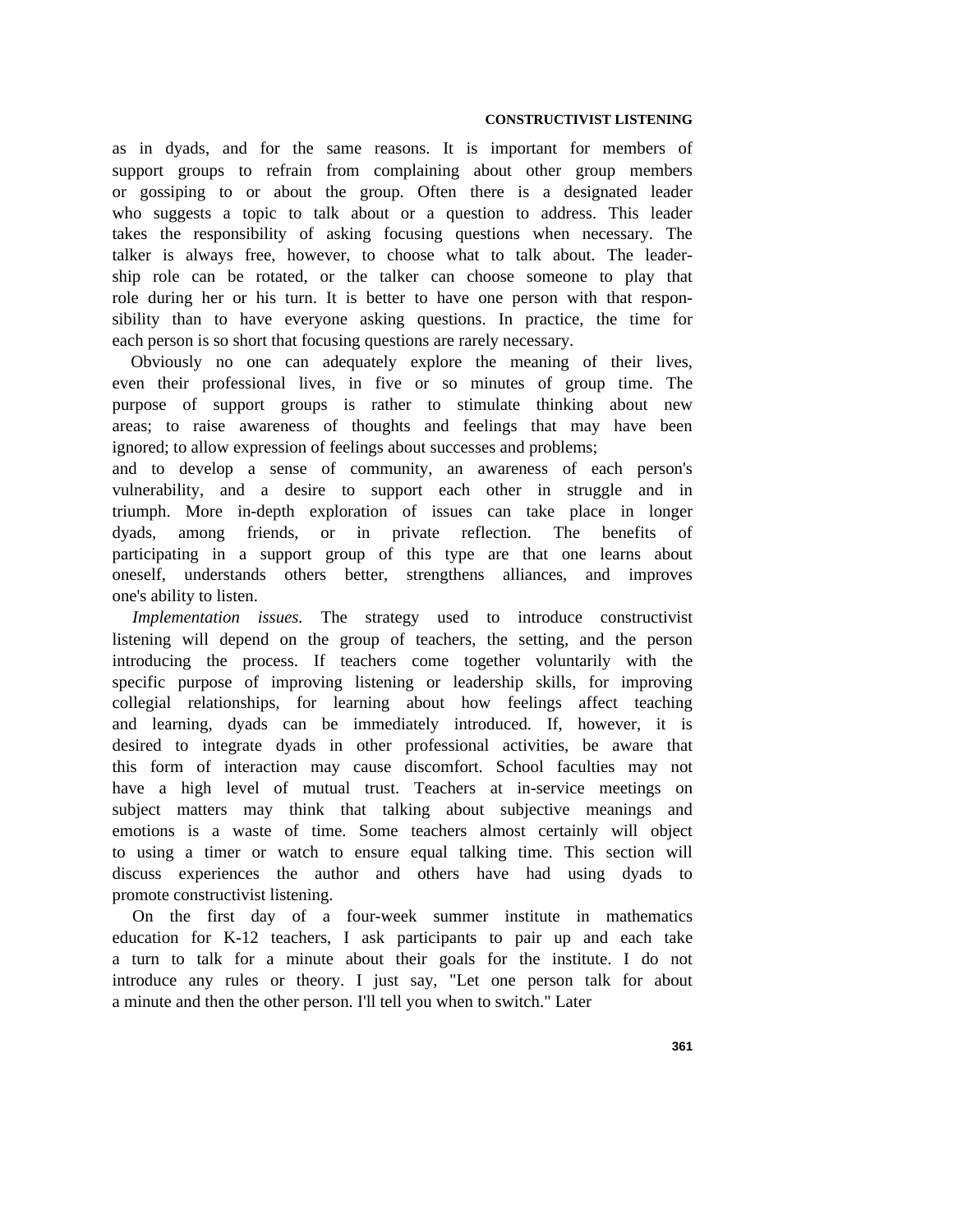on that day, as part of a discussion on mathematics education, I ask teachers to take a turn each telling a memory of a good or enjoyable mathematical learning experience. During the first three weeks I will use this informal process frequently, to promote reflection both on mathematics education (e.g., How does this hands-on mathematics activity compare to the way you learned mathematics as a student?) and on their feelings (e.g.. How do you feel about giving grades?). Partners are chosen by having people turn to somebody next to them. Sometimes I ask them to pair up with someone they have not talked with yet. At times I comment about the importance (and difficulty) of listening well, but there is never any criticism if people have a conversation rather than listen to each other. Eventually I introduce some theory about constructivist listening and ask them to discuss it. It has been important in this situation (teachers coming to an institute to improve mathematics instruction) to proceed slowly. It is only with a group (five to eight teachers) that returns for a second summer to participate in the leadership training that I extensively use dyads. During a one-week leadership seminar we discuss the theory and use dyads and support groups extensively to reflect on ourselves as learners, teachers, and leaders.

The reaction to dyads varies. Two teachers who attended the institute and eventually became teacher leaders in a school-based project to improve mathematics instruction were interviewed about their experiences with dyads." Jean, a female elementary teacher recounted:

To speak and not to have anybody interrupt you for two minutes or to ask you a question or to give you advice was very interesting. I remember the very first time [at a leadership retreat] that I had a real lengthy dyad, thirty minutes each way, and I remember after about fifteen minutes thinking about how life had come together. I started looking deeper than I had previously. And the person that I was dyading [sic] with was very tender and it was a non-interrupted location where I wasn't distracted by anything else and I remember the feeling that I had of somebody sitting and listening to me for that length of time without giving me advice or without interrupting me and then the feeling that I had inside myself about just getting in touch. And it's not talking and writing things down. Sometimes when I have a problem I write down the pluses and the minuses—it doesn't do the same thing. But talking to someone, the presence of another person that cares about you made a big difference. And since that time I have had lots of experiences like that. There are sometimes when I am not sure which direction to go and things aren't apparent. I'll ask a friend "Do you have time for a dyad?" or "Do you have time to listen?"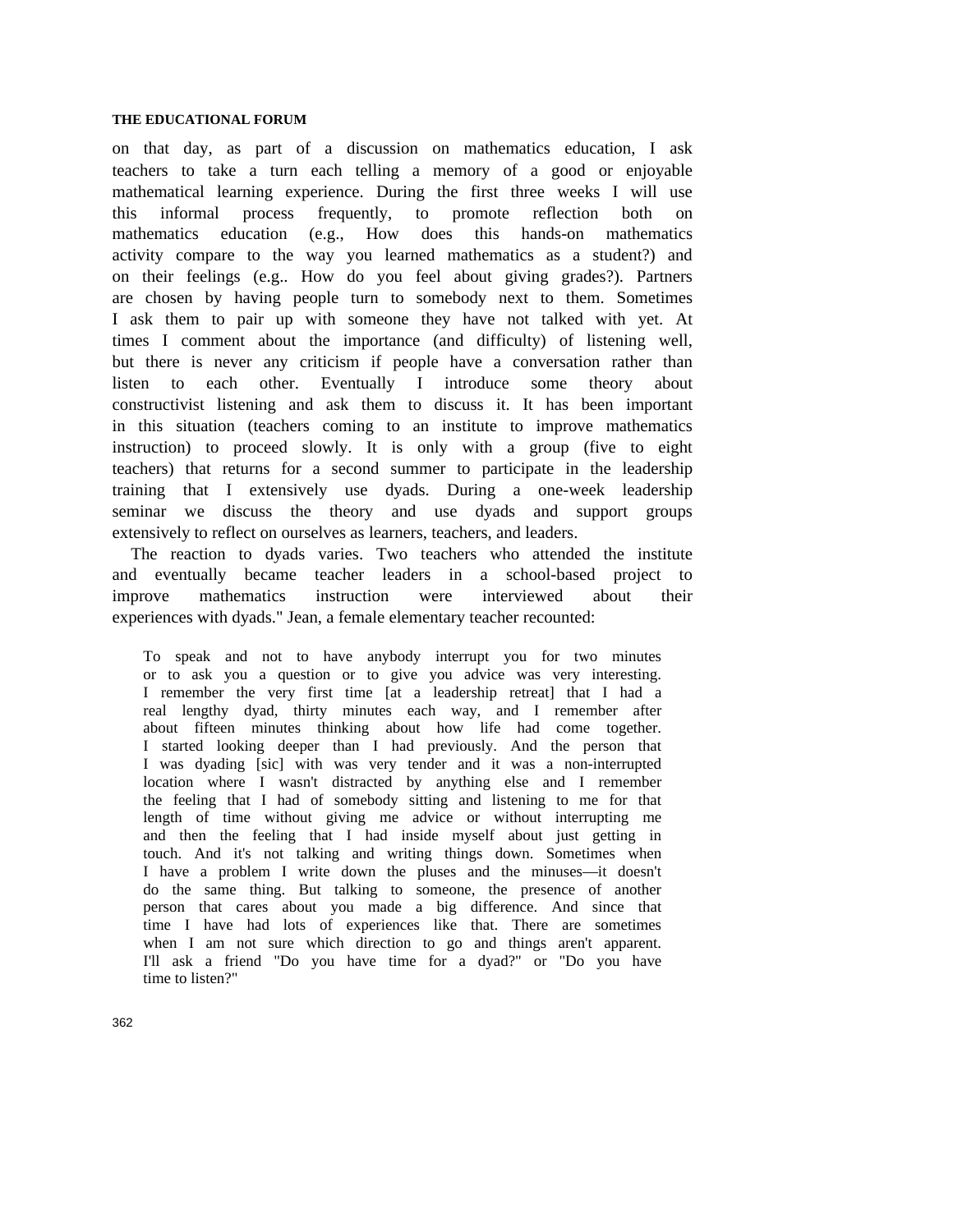Bob, a male elementary teacher, had a different reaction.

I could sit and listen real easily. It didn't seem like that big a deal. I don't think after the summer I gave it another thought. [T]he whole first week of our orientation [at the leadership seminar] was doing dyads a lot. And I remember at one point talking for ten minutes while someone listened and I was just absolutely petrified—ten whole minutes! [T]he middle of the second summer, important things came up for me and I began to see the dyad as something that brought emotional issues up for me and then I was left with them. And I was very angry about it. I've had that awareness brought up, but what do I do with it now? I think maybe my issue was that I wanted a solution. I would start to verbalize about a problem and I didn't want to just stop until I had a solution to it. I'm real goal-oriented so if a problem comes up I want to figure out a way to solve it. So I was not a proponent of dyads for the first couple of years. I opted to not get very deep when the time came up to talk about things. I opted to keep it on the surface where it wasn't so scary. So it was like that for a while. Two years ago ten minutes seemed like, how could I possibly talk for that long. And now there are days when we have thirty to forty minutes where we each talk and that just seems enough. I couldn't have done this job [teacher leader] without it. There's no way.

Jean described how she uses dyads with her staff, a very different situation than a summer institute.

We usually have a topic for the support group. At the beginning we take maybe the first ten or fifteen minutes and have a dyad usually with the person sitting next to you, but sometimes if people look around and say, "Well, I haven't talked to you for a while," they'll get up and change seats and dyad [sic]. We usually state the topic for the support group and then have the dyad .... And they always know that they're free to talk about anything else that might be important. They don't necessarily have to stick to the given subject. And lots of times they don't. [A]t the beginning I asked people to reflect back on their learning and their experiences when they were younger, experiences they'd had with people of different color, experiences they remember with their family. A lot of them centered around learning. And in reflecting on their own learning, they began to make these generalizations about the learners that they were with each day. There is a series of questions at the end of each of the sections  $[$ of the manual $^{24}$ ], and I just used all of them.

363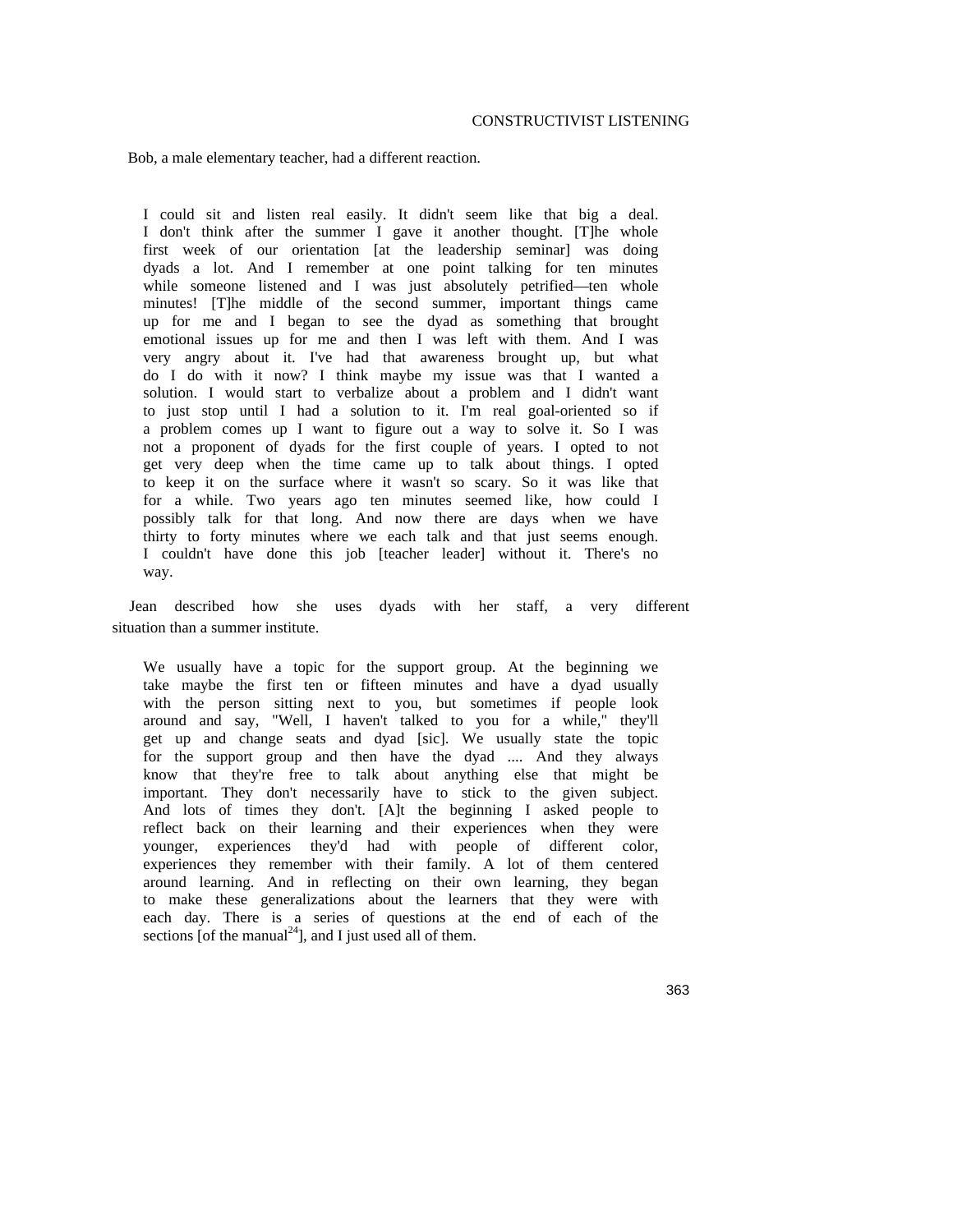Commenting on the receptivity of the faculty, Jean said:

I haven't experienced any problems. There are some people that don't "buy into" the process as much. I use that term, a colloquial term, "buy into," but they don't use it as much as others. They use it here, they don't decline to use it, but if given a longer time to dyad [sic], they would decline. I don't know whether it doesn't meet their need or they're not giving it an opportunity to meet their need, or they're afraid of it. I feel like that's their choice, and I don't feel we need to manipulate them to have them do things. Some people only dyad [sic] when they have our support groups and some people dyad [sic] because it's done something for them so they take it away from the support group.

#### Bob's faculty has not been as receptive:

I'd say the first however many, five, ten, twenty times I did dyads with the teachers at my school, half of the people said, "Do we have to do this? I don't want to do this. Alright, we'll do it." It evolved to some people not doing it — just carrying on a conversation. And I still have a lot of people who don't see that as part of what we're doing. [Their attitude is, ] "It's an interesting thing, probably works for somebody, but it doesn't work for me." And I see that the people at my school who can handle that structure, it really helps them, and the people who can't, my perception is that they need it the most.

#### *Constructivist Listening, Empowerment, and Educational Change*

Fullan, discussing the failure of many educational change programs, points out that, "The real crunch comes in the relationships between these new programs or policies and the thousands of subjective realities embedded in people's individual and organizational contexts and their personal histories. How these subjective realities are addressed or ignored is crucial to whether potential changes become meaningful at the level of individual use and effectiveness."<sup>25</sup> Later he also states that "it is possible to change 'on the surface' by endorsing certain goals, using specific materials and even imitating the behavior without specifically understanding the principles and rationale of the change. Moreover, in reference to beliefs, it is possible to value and even be articulate about the goals of the change without understanding their implications for practice."<sup>26</sup>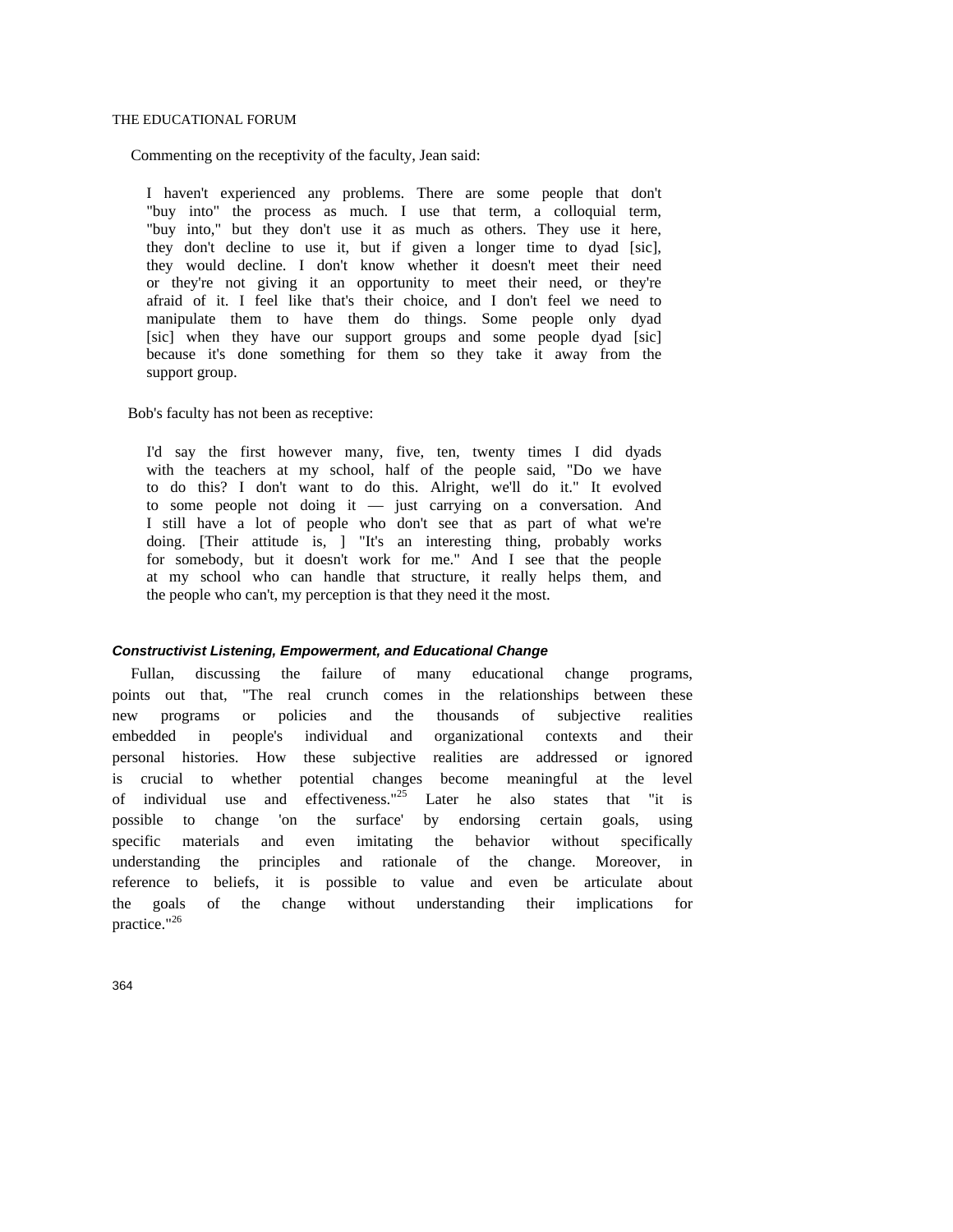Educators aware of the need to address subjective realities have begun to discuss empowerment of teachers (and sometimes empowerment of students). The term "empowerment," however, often goes undefined. To me, empowerment is the process of supporting people 1) to construct new meanings (i.e., re-evaluate what has happened to them, why they are who they are, why they teach the way they teach, why they relate to children and colleagues the way they do) and 2) to exercise their freedom to choose new ways of responding to the world. The two components are obviously related. Constructing new meanings and clarifying thoughts and feelings increase the likelihood of making new choices. Making new choices produces new information that results in the construction of new meanings. Both components are assisted by constructivist listening. Talking and expressing emotion about experiences facilitates the construction of new meanings and reduces the influence of past experiences on present actions. For example, the process can lessen the tendency to teach as you were taught or to parent as you were parented. The support of a caring listener can deepen the commitment to carry out decisions to act differently. Furthermore, when new courses of action are taken or new understandings achieved, there is a need, often intense, to talk to another person. Such sharing often produces additional meanings.

Mandating educational change is the antithesis of empowerment. It sends a message to teachers that they are inadequate and unappreciated for their efforts and that people outside the schools, often people who are rarely in classrooms, are the experts with the answers. It leads to teachers feeling bad about themselves and creates resistance to their thinking through issues for themselves. The use of constructivist listening rests on the assumption that educational change cannot be mandated;

rather, it occurs when individuals and groups come to new understandings, decide to do things differently, and follow through on these decisions. Educational change that is sustainable requires that educators be empowered; that they examine their values and views about schools, teaching, learning, students, and the various subject fields; that they acknowledge their implicit theories, think about the problems they face, and see the full range of choices available; that they develop new understandings and take responsibility for deciding what and how to change. It is a complex and lengthy process. Constructivist listening is a tool for facilitating that process. $27$ 

*Practical applications.* It is *not* intended that constructivist listening replace other methods educators use to learn, communicate, or solve problems. Constructivist listening does not fill the need for discussion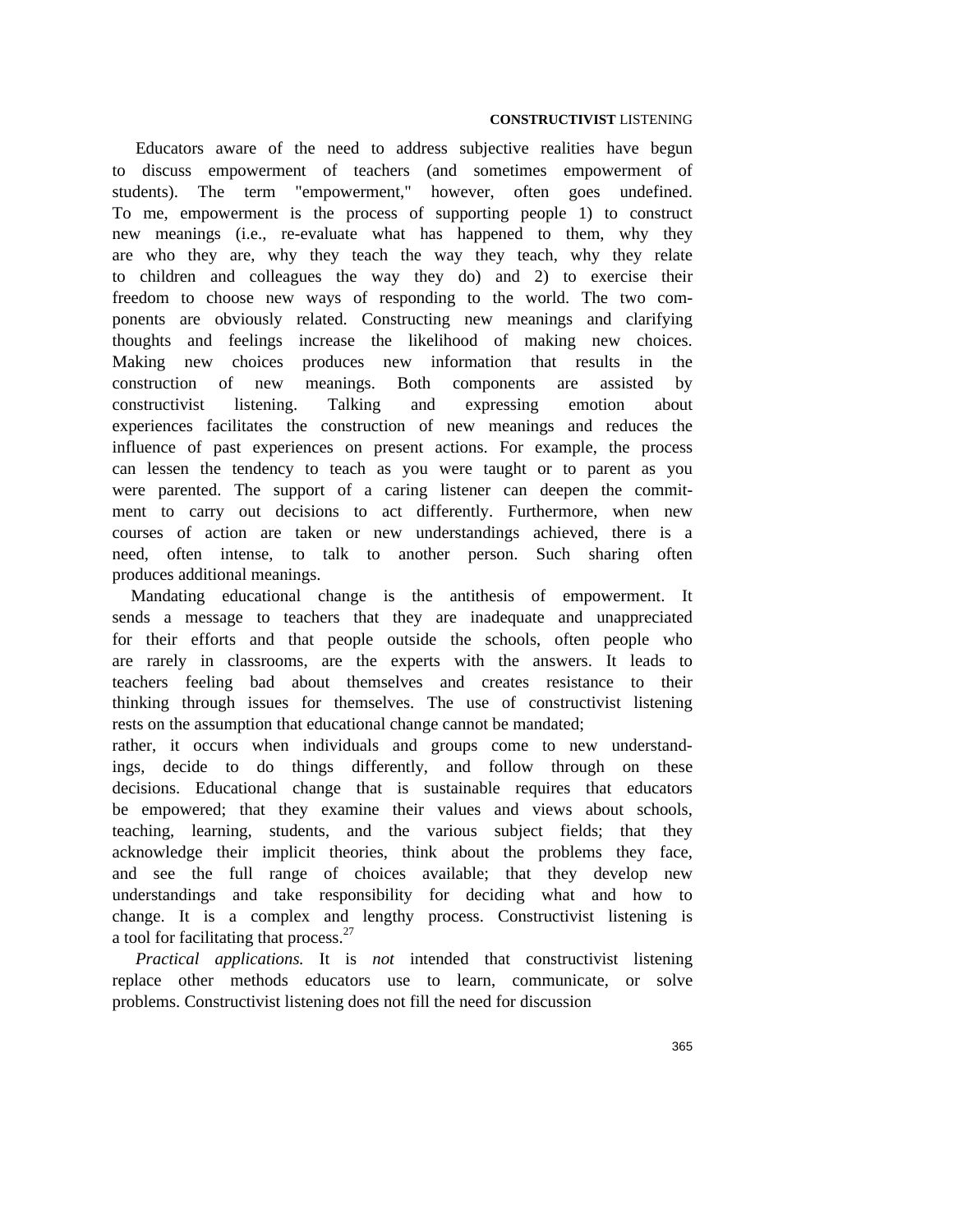or dialogue, and it does not eliminate the need for other kinds of support. It is intended as an additional tool for assisting professional and personal growth, one that can be integrated into the other activities of a reform effort.

As mentioned earlier, constructivist listening in dyads can be used for both affective and cognitive processing, although in practice it is difficult to separate the two. In the cognitive area for example, teachers might have a dyad on how they define learning, or what their assumptions are about learning, and then discuss the issue as a group. At an in-service seminar, a dyad might follow a learning activity. Possible questions are:

What did I learn from this activity? What might children learn? What aspects of this activity are valuable for future learning? At the start of the year teachers can have a dyad on their goals for the school year, take time to write them down, and then everyone can relate one or two goals. A dyad can follow the reading of an article or hearing a report about current research. The talker can be asked to reflect on what the research means to him or her as a teacher or what his or her questions or doubts are.

In the affective area, a dyad might be used for teachers to reflect on their own learning experiences, inside and outside school. What were their good learning experiences? How did they learn outside school? How was that different from school? What was mathematics (or English or social studies) like for them? How did they feel about grades? What did teachers do to make them feel good about school? What made them feel bad? In a seminar on writing, participants might be asked to have a dyad on a meaningful or pleasurable experience in that area. Later on they might have a dyad on a difficult experience. Leaders who tend to overwork might explore what is driving them or how they feel about saying no to new responsibilities. A group of teachers attempting to implement cooperative learning might have periodic dyads on their successes and difficulties, how they feel about their efforts, and what the next steps are in helping their students. Because all educators need to be reminded of what they do well, a dyad could be devoted to talking about what they like about themselves as a teacher or how their presence is good for children.

Dyads are useful in heightening adult awareness of children. After teachers observe children they can reflect on their observations, their feelings about the child and his or her actions, how the family life or culture might be affecting the child, and whether there are obstacles to their expressing caring to the child. A teacher who works with children who do not adapt well to school or who have experienced considerable distress can use a dyad to express any emotions about that situation.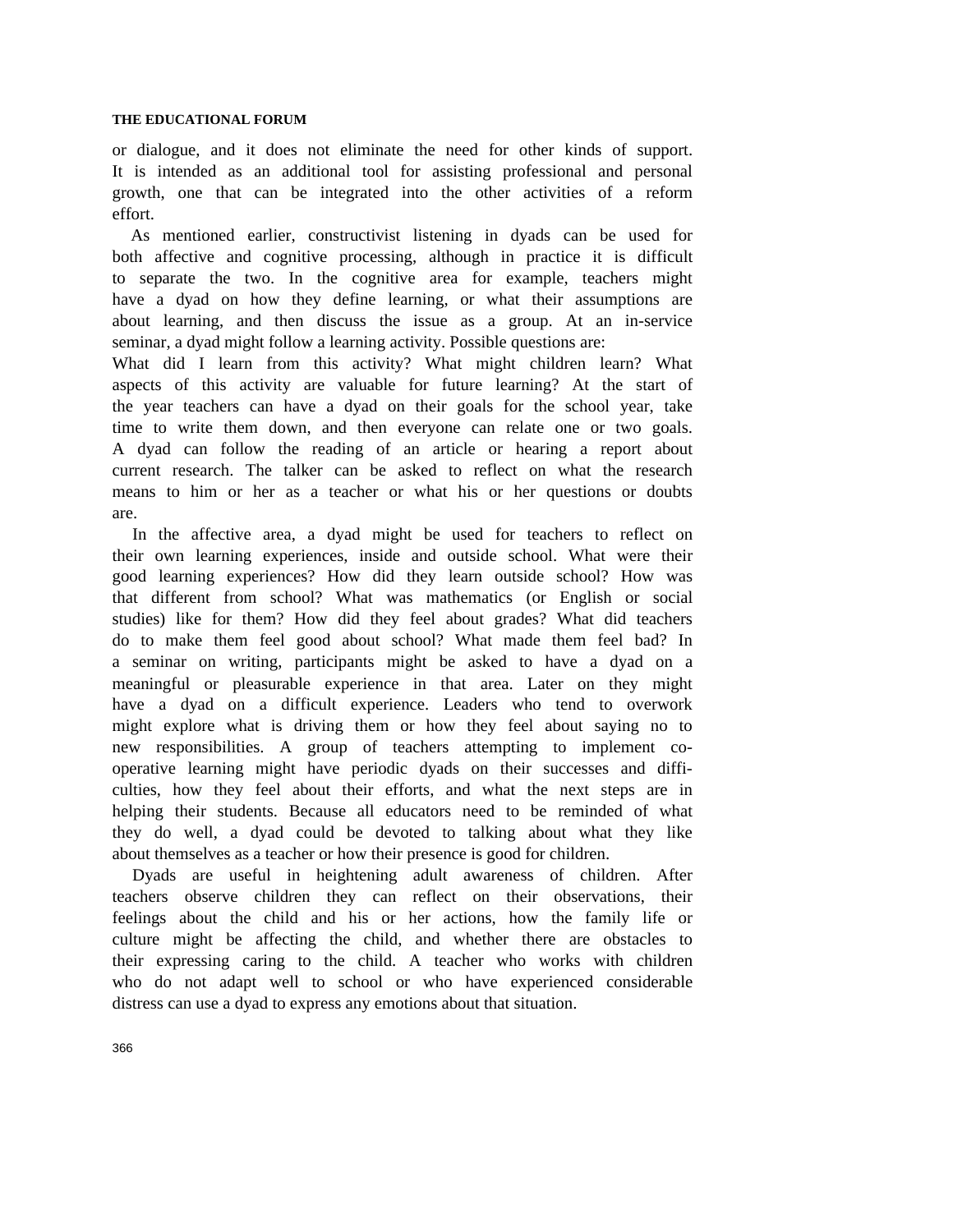Teachers could also address their reactions to different types of students what is annoying or attractive about each, how do these feelings interfere with their teaching or nurturing functions, etc. Dyads can also be used at planning meetings and conferences to enable participants to clarify their thinking and get their feelings out of the way before a group discussion of the issue. They also meet peoples' legitimate need to talk about themselves, their ideas, and their experiences without taking up everyone's time. A planning meeting can begin with a dyad on the participants' goals for the event or what they have learned about conducting similar events from their prior experience. These can then be discussed. Leaders planning a conference on equity, for example, might have dyads on how they experienced unequal treatment, how they saw others being mistreated, how they feel now when someone mentions racism, and how they feel about the current situation. If in the course of a meeting there are unresolved problems, a dyad can be used to generate ideas or work through feelings that have been stimulated. At a conference participants can be asked to share, at length, their personal experiences with the topic in dyads, and distill the major thoughts they want to share with a larger group.

Constructivist listening support groups can likewise be integrated into planning meetings and in-service seminars or classes. At an in-service class with a theme, support groups can address the group's experiences related to the theme. For example, if the theme were the role of play in children's learning, one or more of the following questions might be addressed: How did adults react to your play as a child? Are you comfortable or uncomfortable now with children's play? What makes you feel that way? How do you feel if children direct the play in a different direction than what you intended it to be? How do you feel when they do not follow the rules? How do you feel when children get silly? If the theme were problem-solving, teachers might be asked to relate times they were successful in solving problems, times they were unsuccessful, what their feelings were, and how others reacted to them. In addition, for any group that will be working together over a period of time it is productive of group unity to have each person take 10 or 15 minutes to share their life story and at a later meeting talk about how their family backgrounds (ethnic, economic, national, etc.) affected their learning or teaching.

The lack of opportunity for educators to express and work through feelings about learning and teaching leads to accepting the existing regularities of the school culture rather than thinking through beliefs and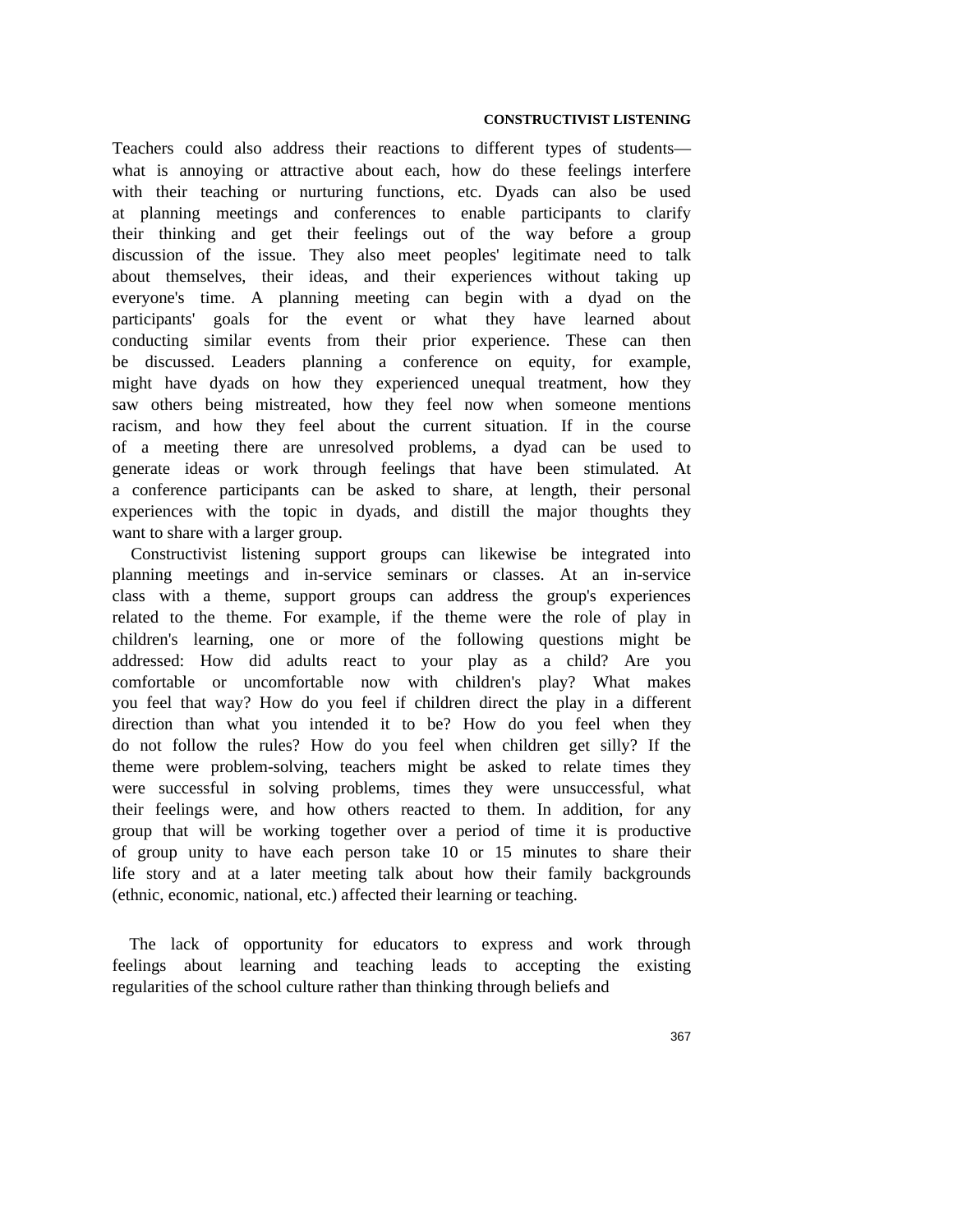assumptions and changing rigid and counterproductive patterns of behavior. A common outcome is "burn-out." It is essential that any reform effort provides educators with the opportunity to reflect on, and express, their feelings about their current situations and the proposed changes, either (or both) of which may have deep emotional content. Constructivist listening is a means for providing that opportunity. When considering complex issues that may produce tension (e.g., racism, sexism, tracking, testing, sex education, and poverty), this form of listening will allow educators to think more clearly and develop effective policies and strategies for change. An additional benefit is that they will have more attention for listening to parents' and students' feelings about these issues. Although our projects have used constructivist listening mainly to help teachers, it is important to point out that students and parents can benefit from using constructivist listening, and many teachers have indeed used dyads in their classrooms. As teachers understand the approach and receive attention for their feelings, they will be more able to pay increased attention to others and help them develop their abilities to listen to each other.

Constructivist listening is, at its very core, a tool for empowerment, community building, and educational change. It enables teachers and principals to think of themselves and their schools as centers for learning and change rather than as the target of change efforts developed by others. It enables people to assume responsibility for their actions and feelings, to construct new meanings, and to change old behavior patterns. It assists schools to become communities that recognize and nurture the humanness of their members. Constructivist listening is non-hierarchical and non-authoritarian. It promotes the formation of meaningful alliances based on shared visions and commitments. Although there are difficulties in having teachers accept and use it regularly, when it is used it can lead to the development of mutual support networks of teachers who are able to listen to each other's thoughts and feelings and work together to make schools better learning environments for young people.

#### **References**

The author was supported in part by NSF grant TEI-8550283. He would like to thank Theresa Liebscher Weissglass for her assistance in writing this article, and Fiona Goodchild and Marilyn Watson for their helpful suggestions.

1. E.g., John I. Goodlad, *The Dynamics of Educational Change: Toward Responsible Schools* (New York: McGraw Hill, 1975); Paul Heckman, "Understanding School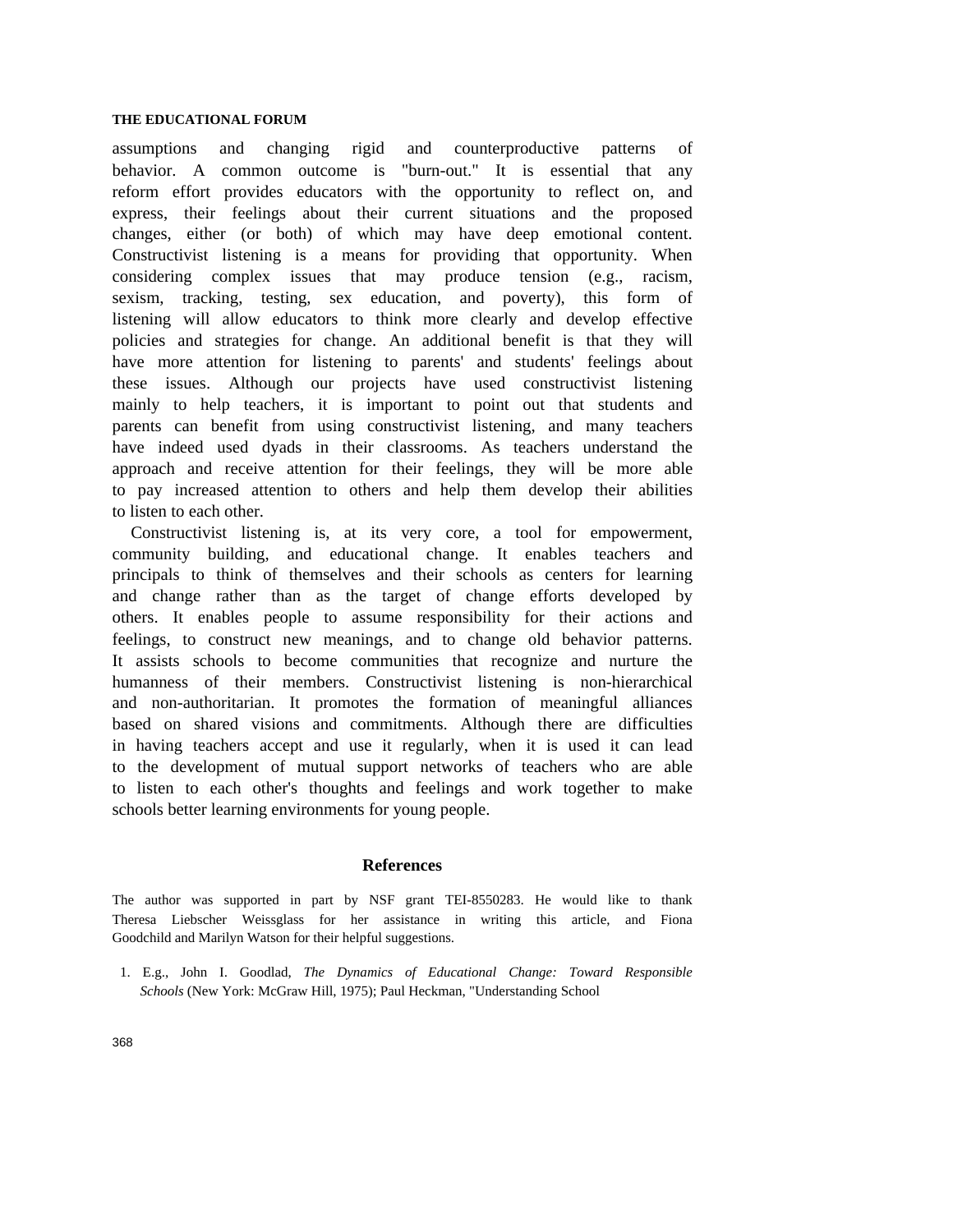Culture," in *The Ecology of School Renewal,* ed. John Goodlad (Chicago: University *of* Chicago Press, 1987); Seymour B. Sarason, *The Culture of t lie School and the Problem of Change* (Boston: Allyn and Bacon, 1971).

2. E.g., Michael Fullan, *The Meaning of Educational Change* (New York: Teachers College Press, 1982); Gene E. Hall and Shirley M. Hord, *Change in Schools* (Albany, New York: State University of New York Press, 1987).

- 4. E.g., Carnegie Task Force on Teaching as a Profession, *A Nation Prepared:*
- *Teachers for the 21st Century* (New York: Carnegie Forum on Education and the Economy, 1986); John I. Goodlad, *A Place Called School* (New York: McGraw Hill, 1984); Holmes Group, *Tomorrow's Teachers* (East Lansing, Michigan:

Author, 1986); National Commission on Excellence in Education, A *Nation at Risk:*

- *The Imperative for Educational Reform* (Washington, D.C.; U.S. Government Printing Office, 1983); National Council of Teachers of Mathematics, *Curriculum and Evaluation Standards for School Mathematics* (Reston, Virginia: Author, 1989); National Research Council, *Everybody Counts: A Report to the Nation about the Future of Mathematics Education* (Washington, D.C.: National Academic Press, 1989).
- 5. One definition of teacher stress is "the experience by a teacher of unpleasant emotions such as tension, frustration, anxiety, anger, depression, resulting from aspects of his work as a teacher." See, Chris Kyriacou, "Teachers Stress and Burnout, An International Review,*" Educational Research* 29 (June 1987): 146-151. Quote from p. 146.
- 6. Ibid.; Donna B. Raschke, Charles V. Dedrick, Marlene I. Strathe, and Richard R. Hawkes, "Teacher Stress: The Elementary Teacher's Perspective," *Elementary School Journal 85* (March 1985): 559-564; Daniel W. Russell, Elizabeth Altemyer, and Dawn Van Velzen, "Job Related Stress, Social Support and Burnout among Classroom Teachers," *Journal of Applied Psychology 72* (May 1987): 269-274;

Richard L. Schwab, Susan E. Jackson, and Randall S. Schule, "Educator Burnout:

Sources and Consequences," *Educational Research Quarterly* 10 ( 1986): 14-30.

- 7. Fullan, *The Meaning of Educational Change; Hall* and Hord, *Change in Sclzools.*
- *8.* Homes Group, *Tomorrow's Teachers, p.* 23.
- 9. Fullan, *The Meaning of Educational Change.*
- 10. Judith Mumme and Julian Weissglass, "Improving Mathematics Education through Site Based Change: Preliminary Report." (Paper presented at the International Congress on Mathematics Education, Theme Group on The Profession of Teaching at Budapest, July 27-August 3, 1988).
- 11. The term "feelings" is used in this article to indicate the general quality of one's mental or physiological awareness. It is more inclusive than "emotions," which refers to "a physiological departure from homeostasis that is subjectively experienced in strong feelings (as of love, hate, desire or fear) and manifests itself in neuro-muscular, respiratory, cardiovascular, hormonal and other bodily changes." *(Webster's Third New International Dictionary)*
- 12. David H. Ost, "The Culture of Teaching: Stability and Change," *The Educational Forum* 53 (Winter 1989): 163-181.
- 13. Thomas Gordon, *Leader Effectiveness Training (New York:* Bantam, 1977).
- 14. Ernst von Glaserfeld, "Cognition, Construction of Knowledge, and Teaching," *Synthese 80* (July 1989): 121-140. Quoted from p. 136.

<sup>3.</sup> Fullan, ibid., p. 26.